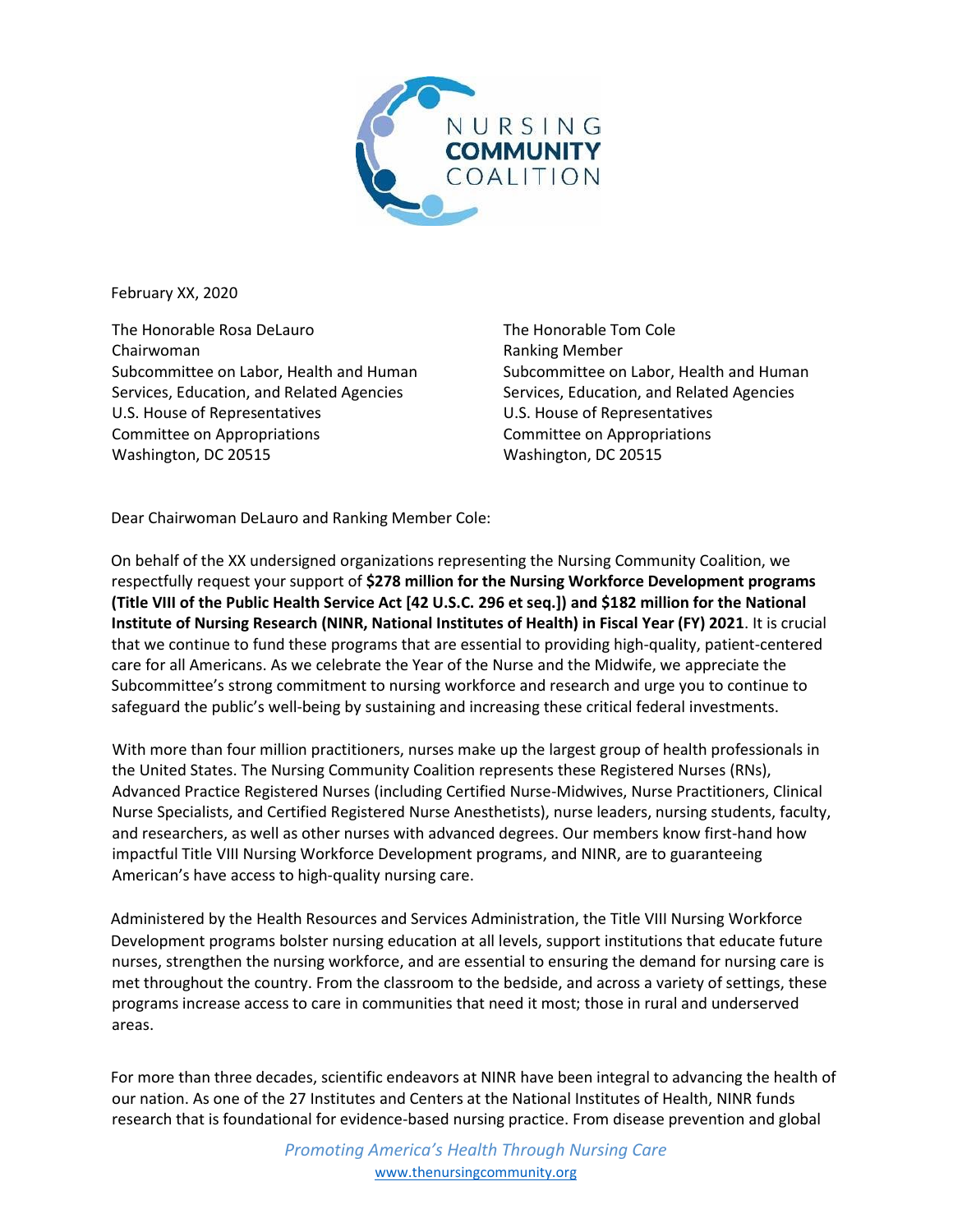health, to precision medicine and genomic studies, NINR is at the forefront of nursing science and research.

In this Year of the Nurse and the Midwife, we thank you for your strong commitment to nursing workforce and research and urge you to **support \$278 million for the Title VIII Nursing Workforce Development Programs and \$182 million for the National Institute of Nursing Research in FY 2021** to ensure our patients and communities have access to these vital programs. If our organizations can be of any assistance, or if you have any questions, please contact the Nursing Community Coalition's Executive Director, Rachel Stevenson, at rstevenson@thenursingcommunity.org or at 202-463-6930, ext. 271.

Sincerely,

American Academy of Nursing American Association of Colleges of Nursing American Association of Critical-Care Nurses American Association of Nurse Anesthetists American Association of Nurse Practitioners American College of Nurse-Midwives American Nurses Association American Organization for Nursing Leadership American Pediatric Surgical Nurses Association, Inc. American Public Health Association, Public Health Nursing Section American Psychiatric Nurses Association Association of Community Health Nursing Educators Association of periOperative Registered Nurses Association of Public Health Nurses Association of Veterans Affairs Nurse Anesthetists Association of Women's Health, Obstetric and Neonatal Nurses Friends of the National Institute of Nursing Research Gerontological Advanced Practice Nurses Association Hospice and Palliative Nurses Association National Association of Clinical Nurse Specialists National Association of Hispanic Nurses National Association of Neonatal Nurse Practitioners National Association of Neonatal Nurses National Association of Pediatric Nurse Practitioners National Council of State Boards of Nursing National League for Nursing National Nurse-Led Care Consortium National Organization of Nurse Practitioner Faculties Nurses Organization of Veterans Affairs Oncology Nursing Society Organization for Associate Degree Nursing Preventive Cardiovascular Nurses Association

CC: Representative Lucille Roybal-Allard Representative Barbara Lee Representative Mark Pocan